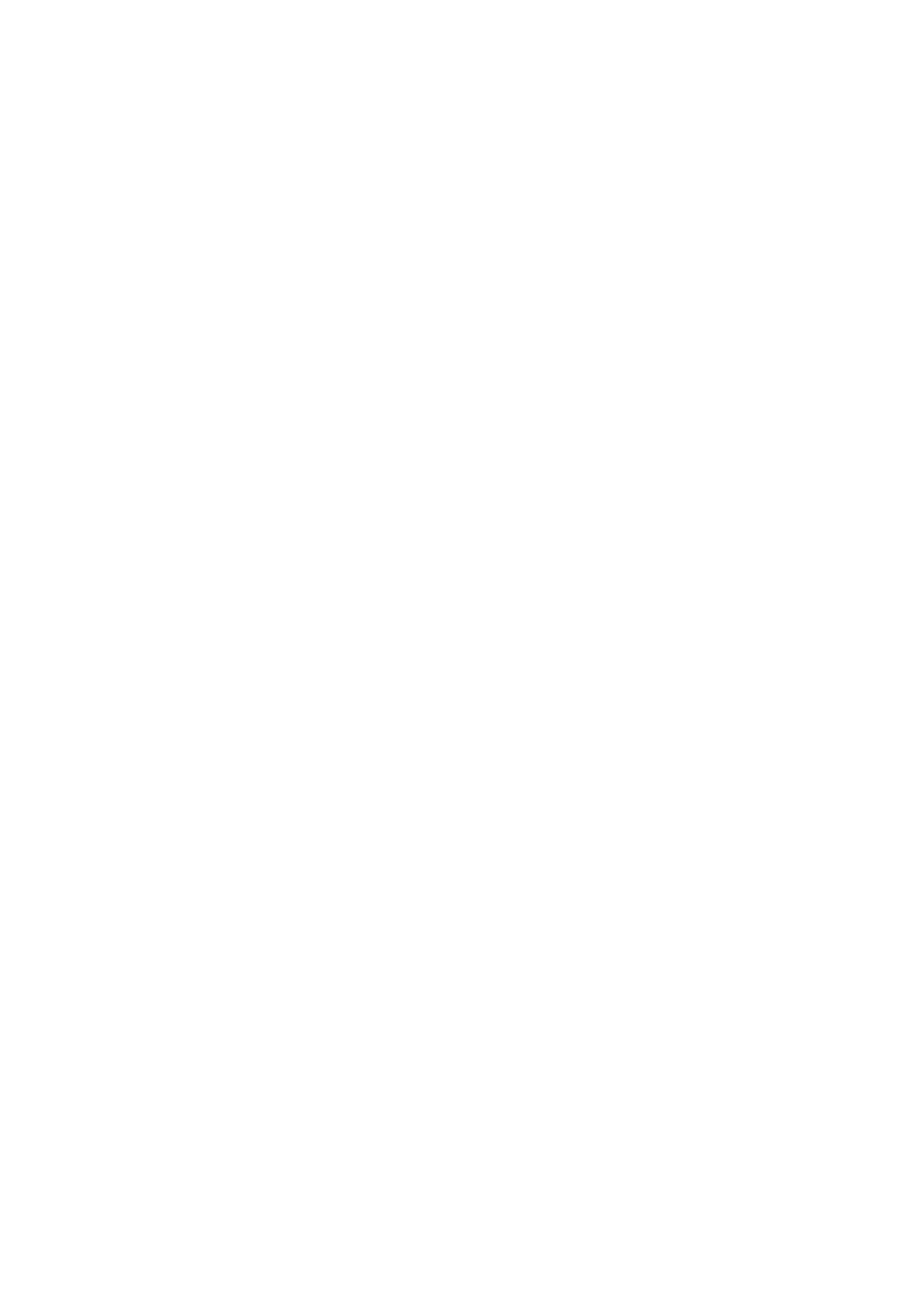#### **CONTENTS**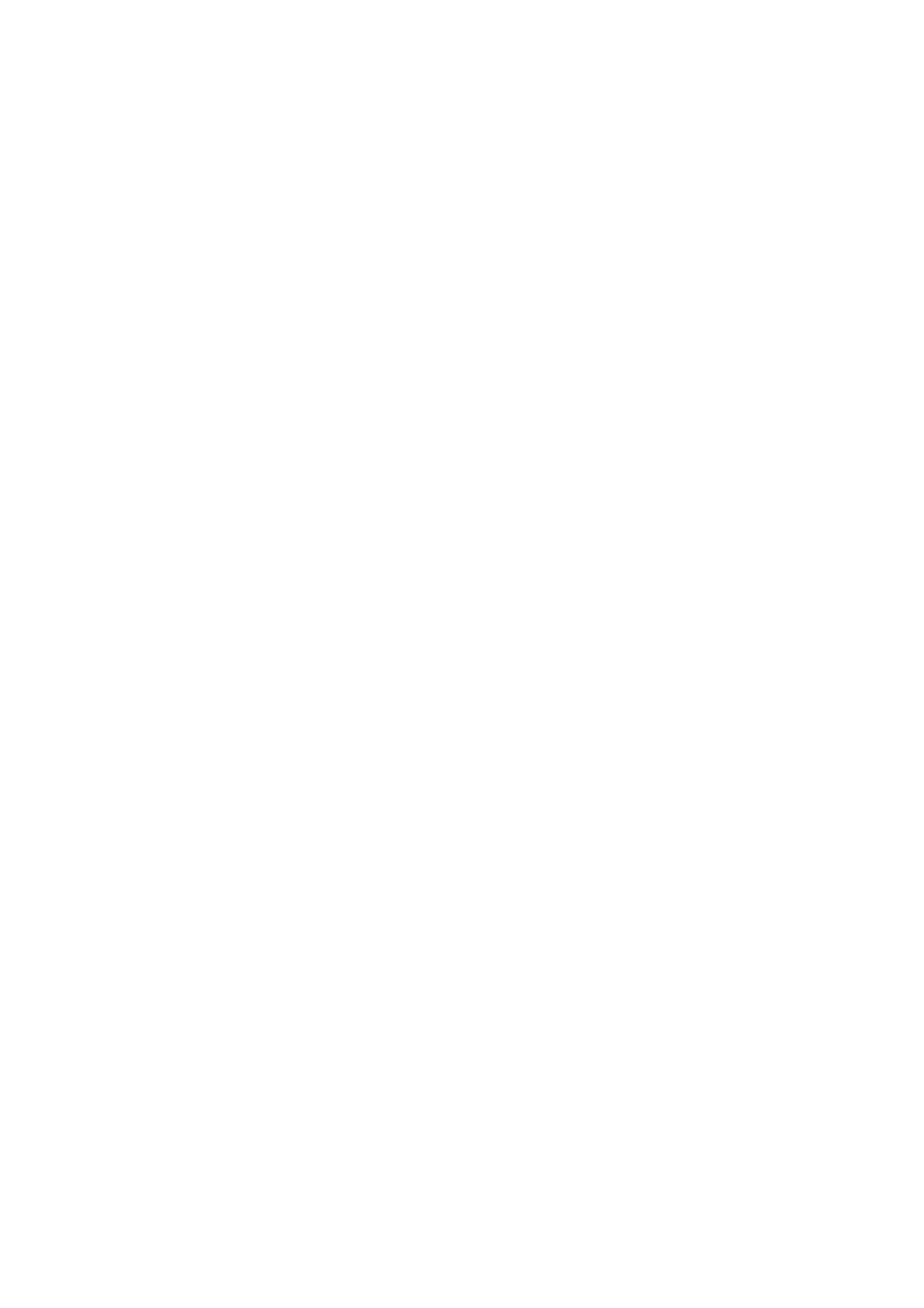# <span id="page-4-0"></span>**USB Gain Controlled Pre Amplifier**

The Gain Controlled Pre Amplifier (GCA) is a preamplifier designed to use with P730 Picro Pro+ and P830+ acoustic test systems.

One GCA can be added to the P730 test system mean wile up to 4 GCA's can be added to a P830 test system.

A GCA has two balanced inputs supplied with a combo XLR / Jack plug. The XLR connection can freely be supplied with a phantom voltage +48 V. The voltage is selected for each input on the backplane.

For easy calibration of the P730 and P830 test systems the GCA has a reference generator. This enables an automatically test and calibration when the p730 and p830 program enter the run and setup modes.

For external control as signals as test results and start test the GCA have a digital input and out lines at TTL level.



Block Diagram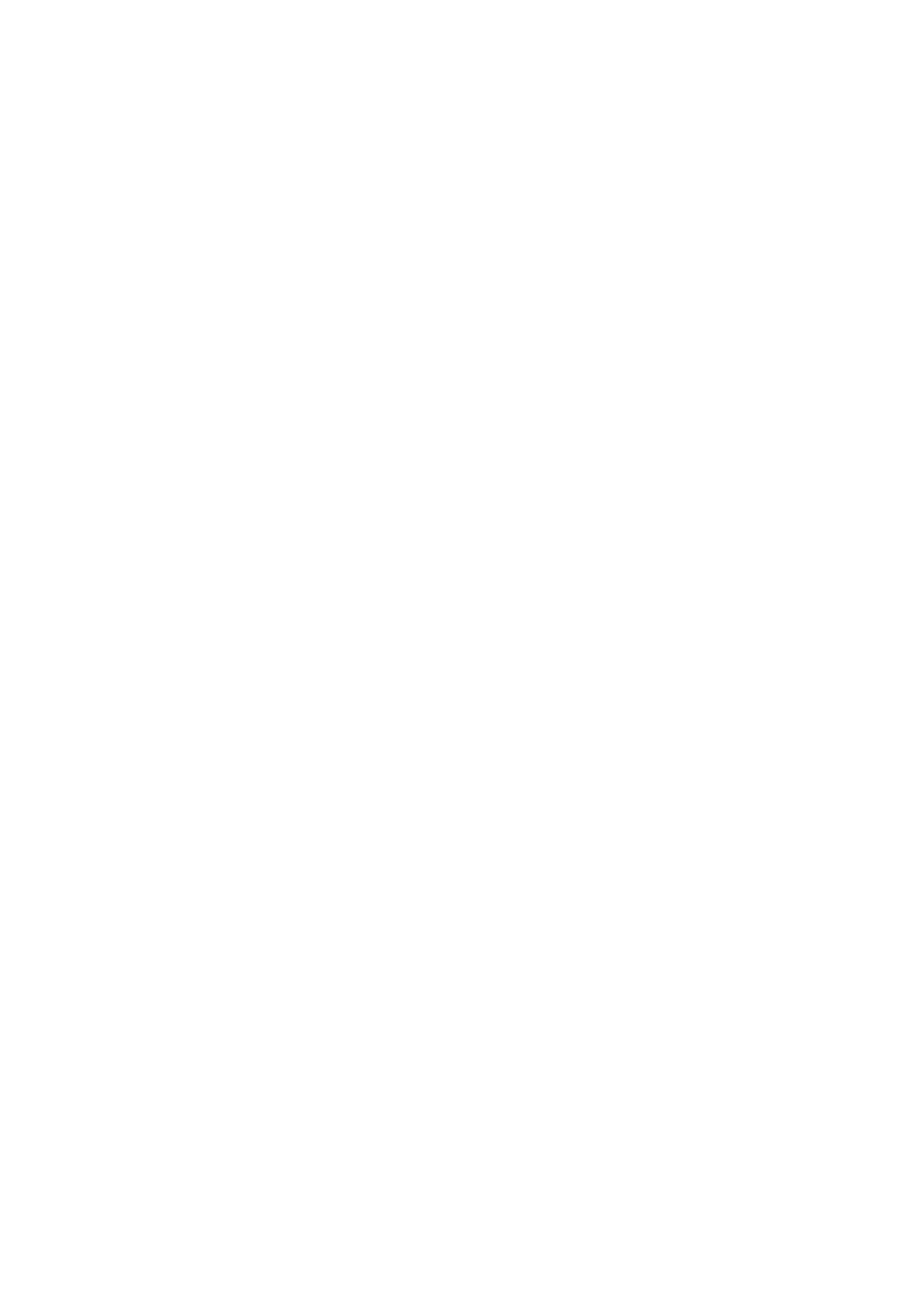# <span id="page-6-0"></span>**Installation**

## **Hardware Installation**

# **Front Connections**





On front are placed the two combo plugs for input 1 & 2. The combo plug support the XLR and Jack style.

The XLR inputs support a +48 V phantom supply for microphones. This voltage is selected on the backplane for each input.

#### **Recommended connections**



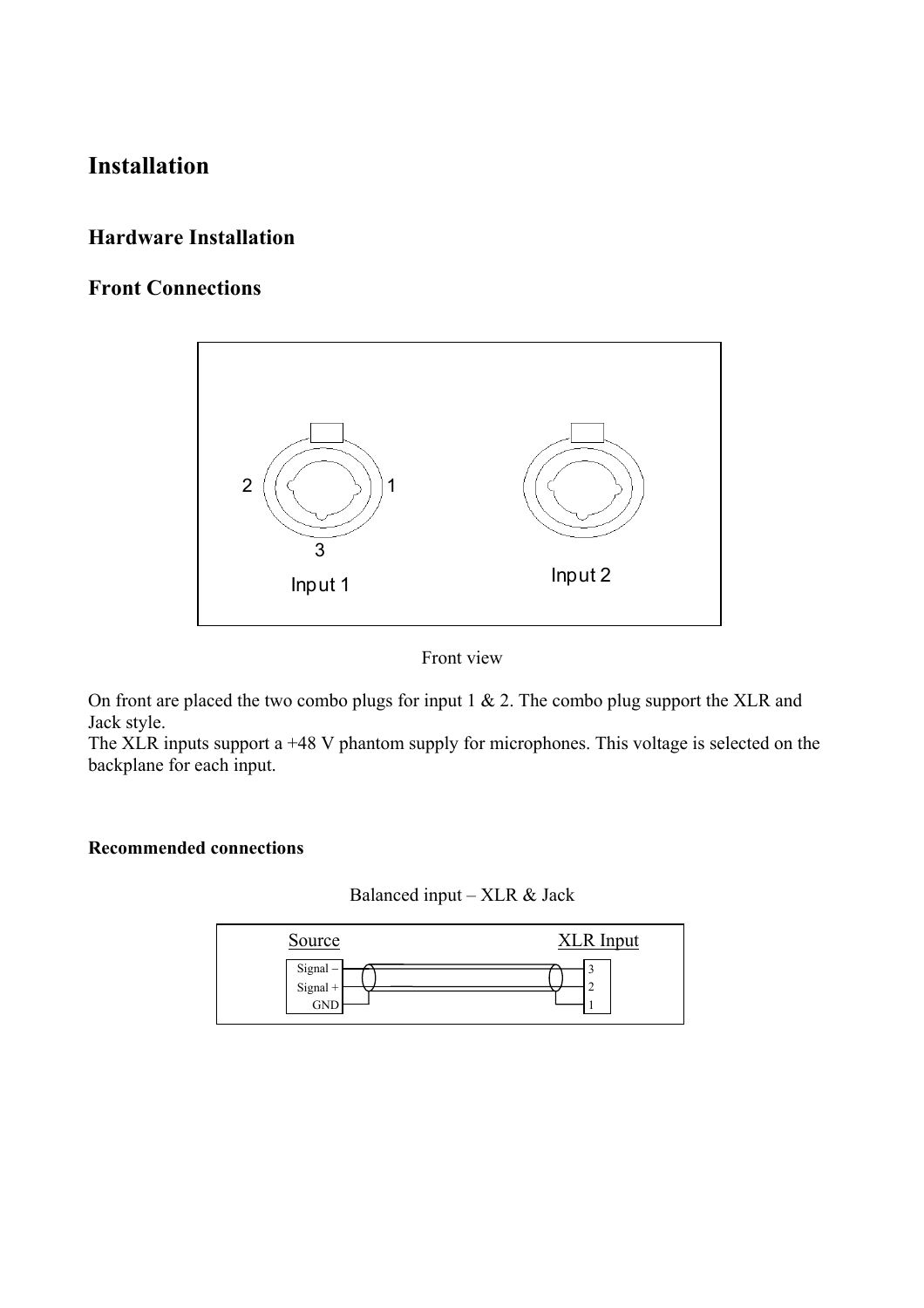| Source     | <b>Jack Input</b> |
|------------|-------------------|
| Signal-    | Mid-ring          |
| $Signal +$ | Tip               |
| <b>GND</b> | Screen            |

# Single-ended input



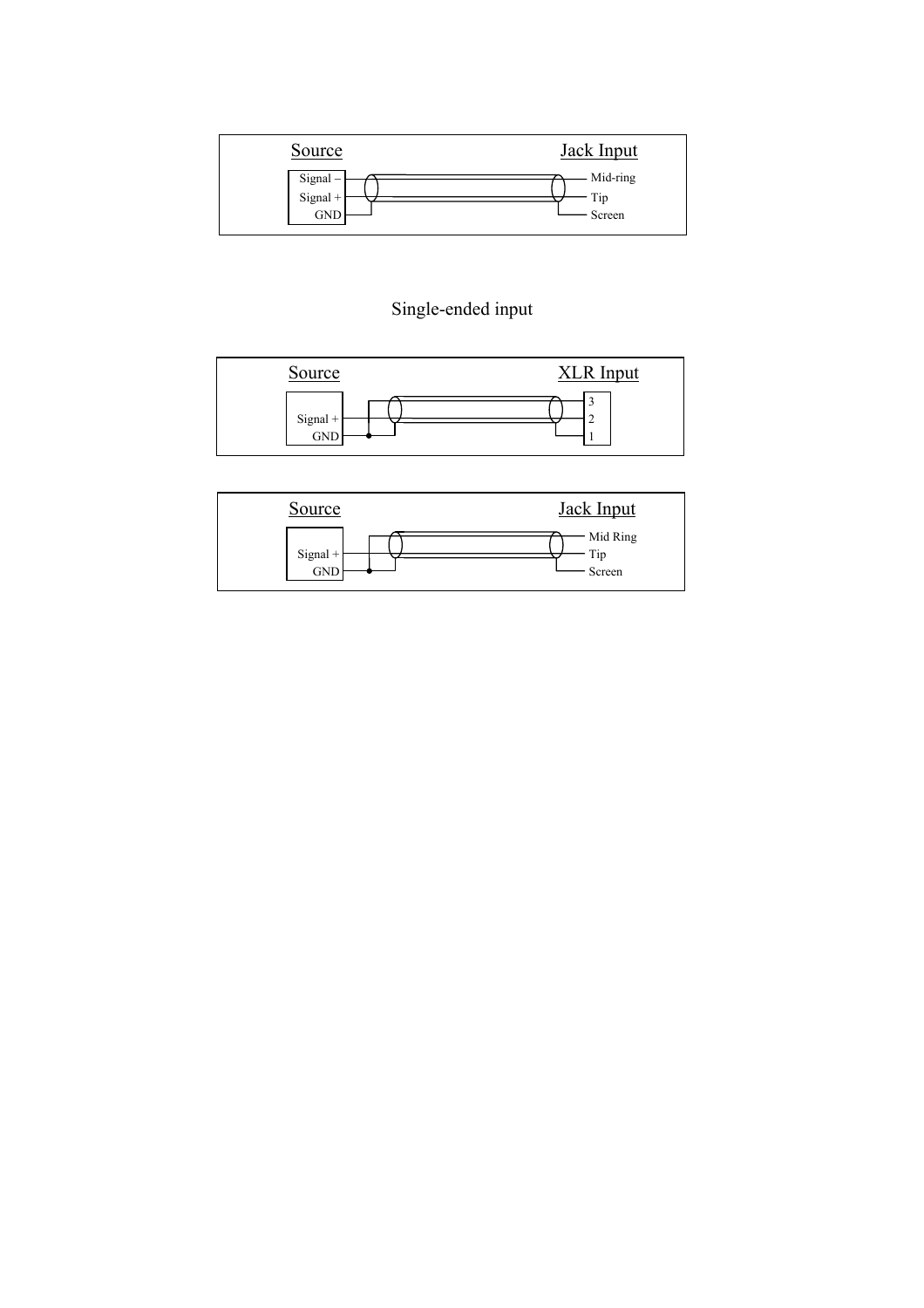## <span id="page-8-0"></span>**Rear Connections**



Rear View

#### **USB**

USB connection to PC. The GCA get normally the power via this connection.

#### **I/O**

The I/O is digital input and output port. There are 8 inputs and 8 outputs ports all at TTL level. A DB-25 female connector is used. Maximal output load is 1 mA.

#### **DC**

The DC supplies the GCA with DC power. This power is optional. Normally the USB connection is able to give power for GCA. However if the USB is not able to give all power or if both inputs are using phantom with maximal load an additional power can be added via this connector. The centre pin is negative. An external DC voltage between 6 and 12 volt is accepted.

#### **ON-OFF**

The two ON-OFF switch select the +48 V phantom power ON or OFF on the XLR input. Switch 1 for input 1 and switch 2 for input 2.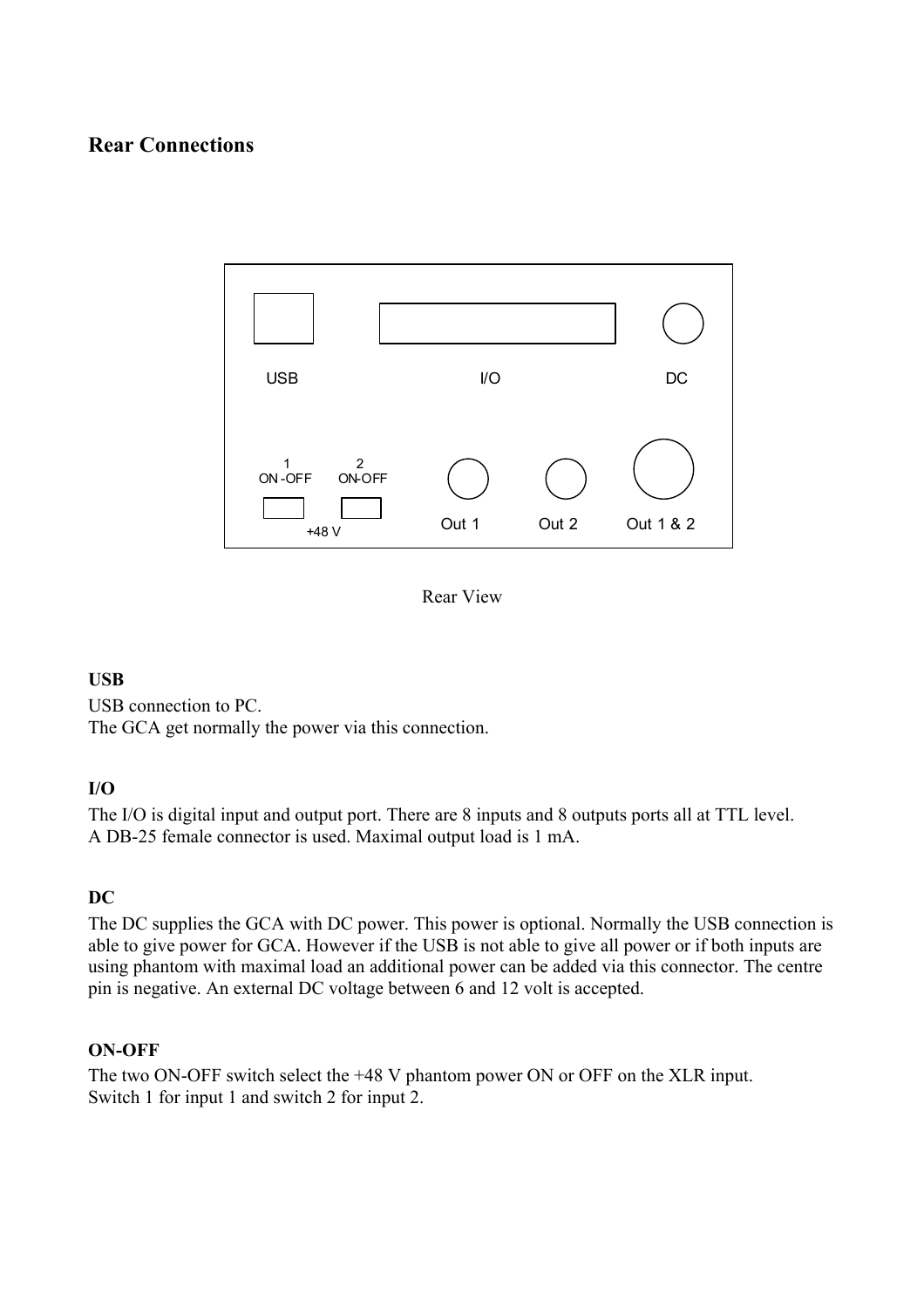#### <span id="page-9-0"></span>**Out 1**

Out 1 is the output for pre amplifier 1. The connector is a RCA type. This output is normally connected to input 1 on UA-25 for the P730 and for P830 to input 1, 3, 5 or 7 depending of no of GCA used.

#### **Out 2**

Out 2 is the output for pre amplifier 2. The connector is a RCA type. This output is normally connected to input 2 on UA-25 for the P730 and for P830 to input 2, 4, 6 or 8 depending of no of GCA used.

#### **Out 1 & 2**

Out 1 &2 is the output for both pre amplifiers. The connector is a Jack type. The centre pin is output 1.

#### **Recommended output connections**

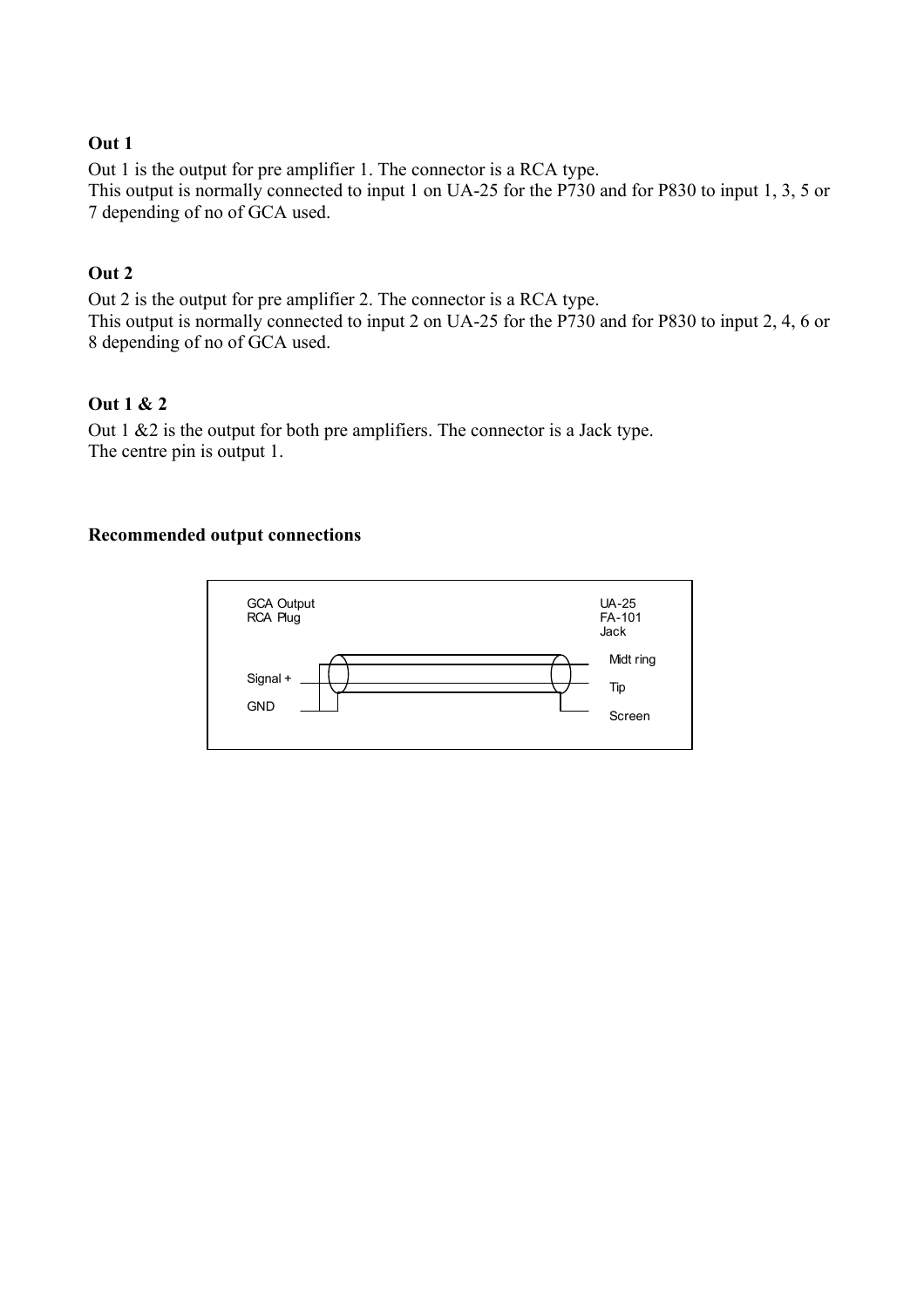## <span id="page-10-0"></span>**Software Installation**

#### **Installation of drivers**

Some internal I/O ports control the GCA. The GCA has 3-time 8 bits bus. The two is used for the external I/O while the last is for internal control. The I/O hardware is an USB-PIO.

Use the Nextview CD-ROM to install the USB-PIO USB driver.

- Select Products.
- Then select USB-PIO. Install the BMCM-DR drivers.
- Install the activeX Controls for USB-PIO by installing the STR-meM program. Note the program installs the drivers and activeX for all your USB ports on same time.

### **Activating of Preamplifier**

An activation of the Preamplifier for the P730 or P830 software is needed. Adding some commands to the P730 or P830 hardware config file does this. The file is located same place as the P730 or P830 program is saved. Add following lines to the "ALT4-HW.CFG" file:

$$
\begin{array}{rcl} \texttt{Pio} & = & \texttt{on} \\ \texttt{Pre} & = & \texttt{on} \end{array}
$$

The line "Pio [space] = [space] on" tells the system that an USB-PIO hardware is installed and under the program start-up the drivers is activated.

The line "Pre [space] = [space] on" tells the system that a GCA pre amplifier is installed and functions to support the preamplifier is activated in the P730 or P830 software.

#### **P830 functions**

For P830 it is possible to mount up to 4 GCA's at same time. A P830 can select between 8 inputs. If only one GCA is installed it is possible to allocate the GCA to freely between P830 input no 1 to 8 in a group of 2. To tell the system witch input there are used by the GCA following lines have to be added in the file "ALT4-HW CFG".

> **In12 = off (on)**   $In23 = on (off)$  **In46 = off (on) In78 = off (on)**

In this example one GCA is installed and use P830 input 2 and 3. The line "In12 [space] = [space] off" tell – do not use input no 1 and 2. Command "on" and "off" is valid.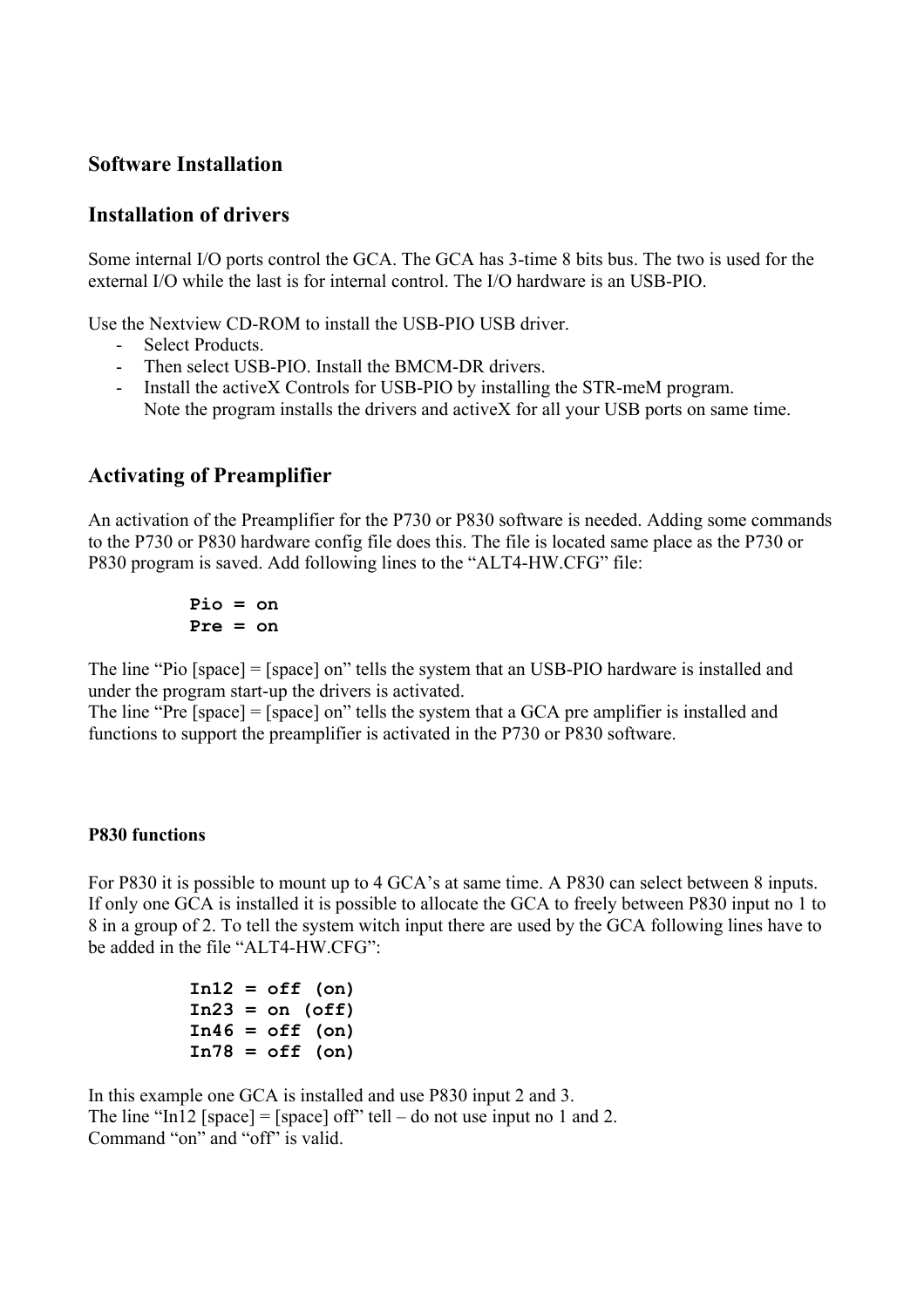If more than 1 GCA is installed the P830 program need to know witch I/O port is used for external control. To tell this a line is added to the "ALT4-HA.cfg" file:

 $U$ sbIo = 1 (1 to 4)

The line "UsbIo [space] = [space] 1" tell that the first GCA is used for external I/O control. Each USB-PIO has a serial number saved in the firmware. The lowest number is the first. Number between 1 and 4 is valid. If no line is present the first installed GCA is used.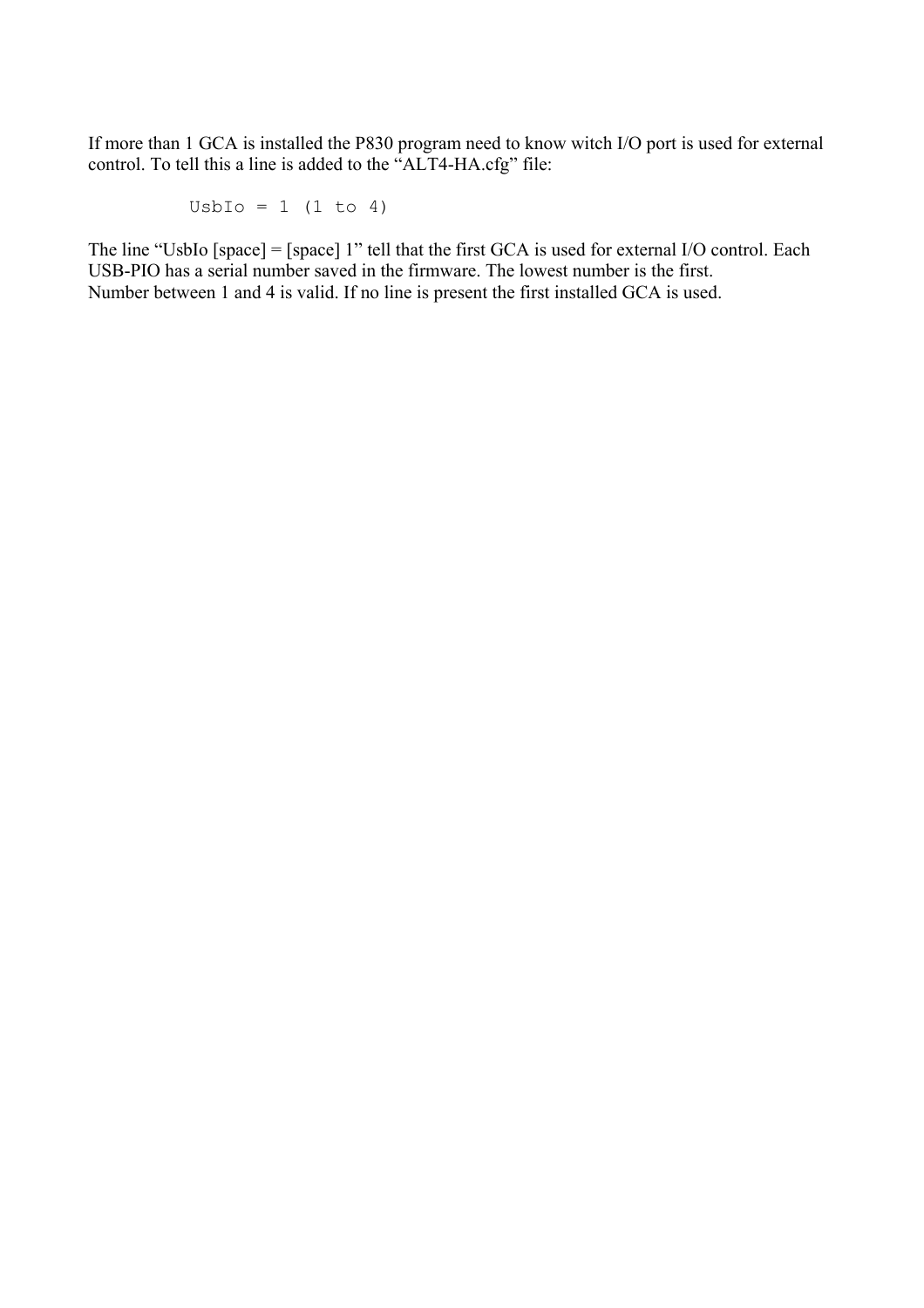# <span id="page-12-0"></span>**I/O Connections**

# **Input Pins**

The I/O has 8 input pins. The input ports I connected to the 25 pole female plug as following:

| Pin 1            | Input bit 0 |
|------------------|-------------|
| Pin $14$         | Input bit 1 |
| Pin 2            | Input bit 2 |
| Pin $15$         | Input bit 3 |
| Pin <sub>3</sub> | Input bit 4 |
| Pin $16$         | Input bit 5 |
| Pin 4            | Input bit 6 |
| Pin $17$         | Input bit 7 |
|                  |             |

# **Output Pins**

The I/O has 8 output pins. The output ports I connected to the 25 pole female plug as following:

| Pin 5    | Output bit 0 |
|----------|--------------|
| Pin $18$ | Output bit 1 |
| Pin 6    | Output bit 2 |
| Pin 19   | Output bit 3 |
| Pin 7    | Output bit 4 |
| Pin 20   | Output bit 5 |
| Pin 8    | Output bit 6 |
| Pin 21   | Output bit 7 |

A +5 volt is supplied on the 25-pole plug. This voltage is for pulling up input pins is needed.

| Pin 9    | $+5$ Volt  |
|----------|------------|
| Pin $13$ | <b>GND</b> |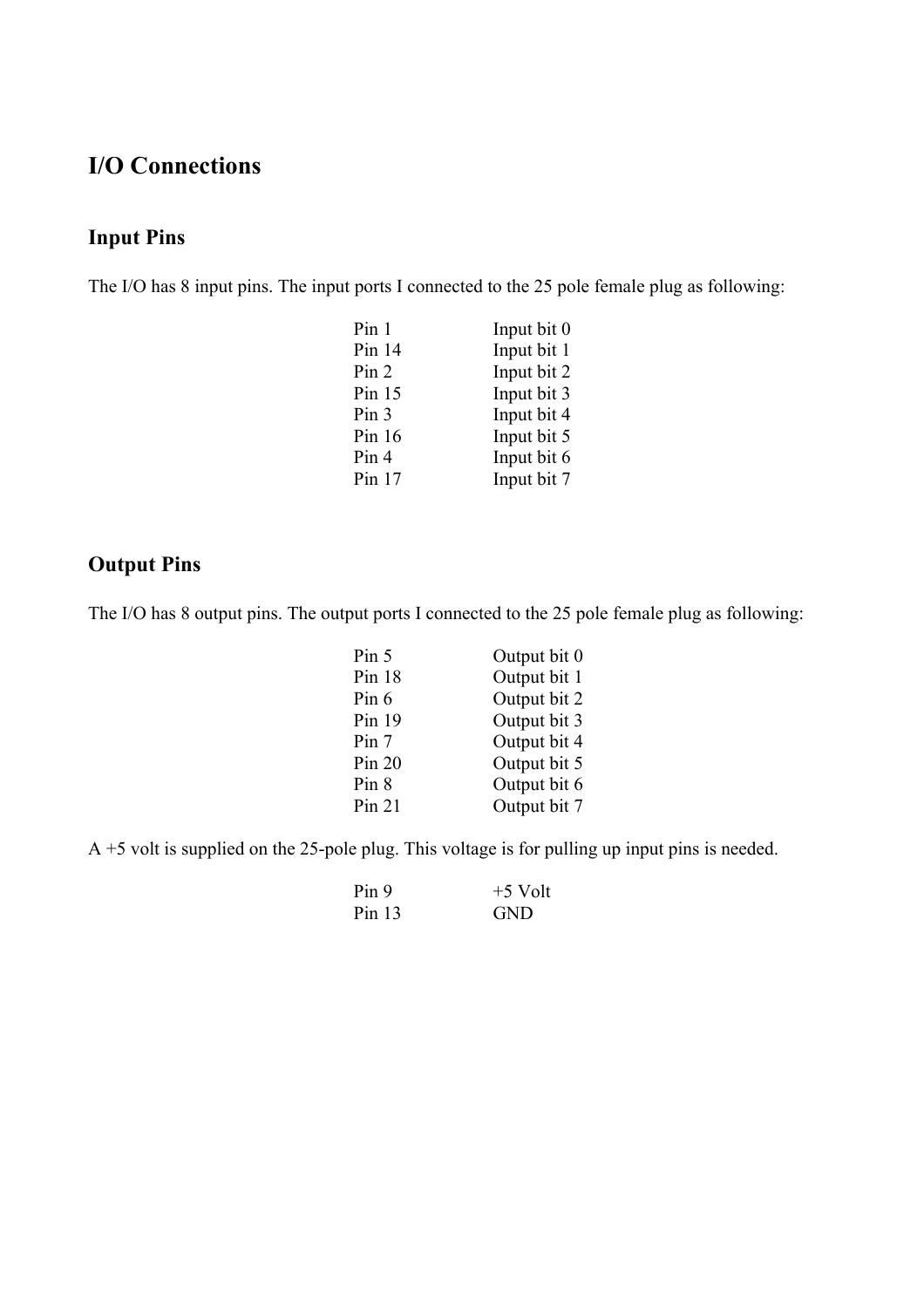## <span id="page-13-0"></span>**Timing diagram for P830 & P730 I/O signals**

| Start   |  |
|---------|--|
| Testing |  |
| Results |  |

Signal level for P830 & P730 I/O is 0 and 5-volt level with maximal current output on 1 mA. Recommended pull down resistor: 3,9 Kohm.

Test sequence:

When start signal is received the P830 & P730 program set the testing signal high. The testing signal is set to low when the test is completed and the test result(s) are present on selected output(s).

Test result(s) signal(s): Approved is low level. Rejected is high level.

## **P830 & P730 I/O pin out**

**Input** 

| <b>Start</b> | – | Pin 1 |
|--------------|---|-------|
| Delete       | – | Pin 2 |

## **Outputs**

Depending on the set up of I/0 in the alt4.hw.cfg file output pin assignments can be changed. Valid IO commands are:

 $IO = normal$  $IO = separate$  $IO = group$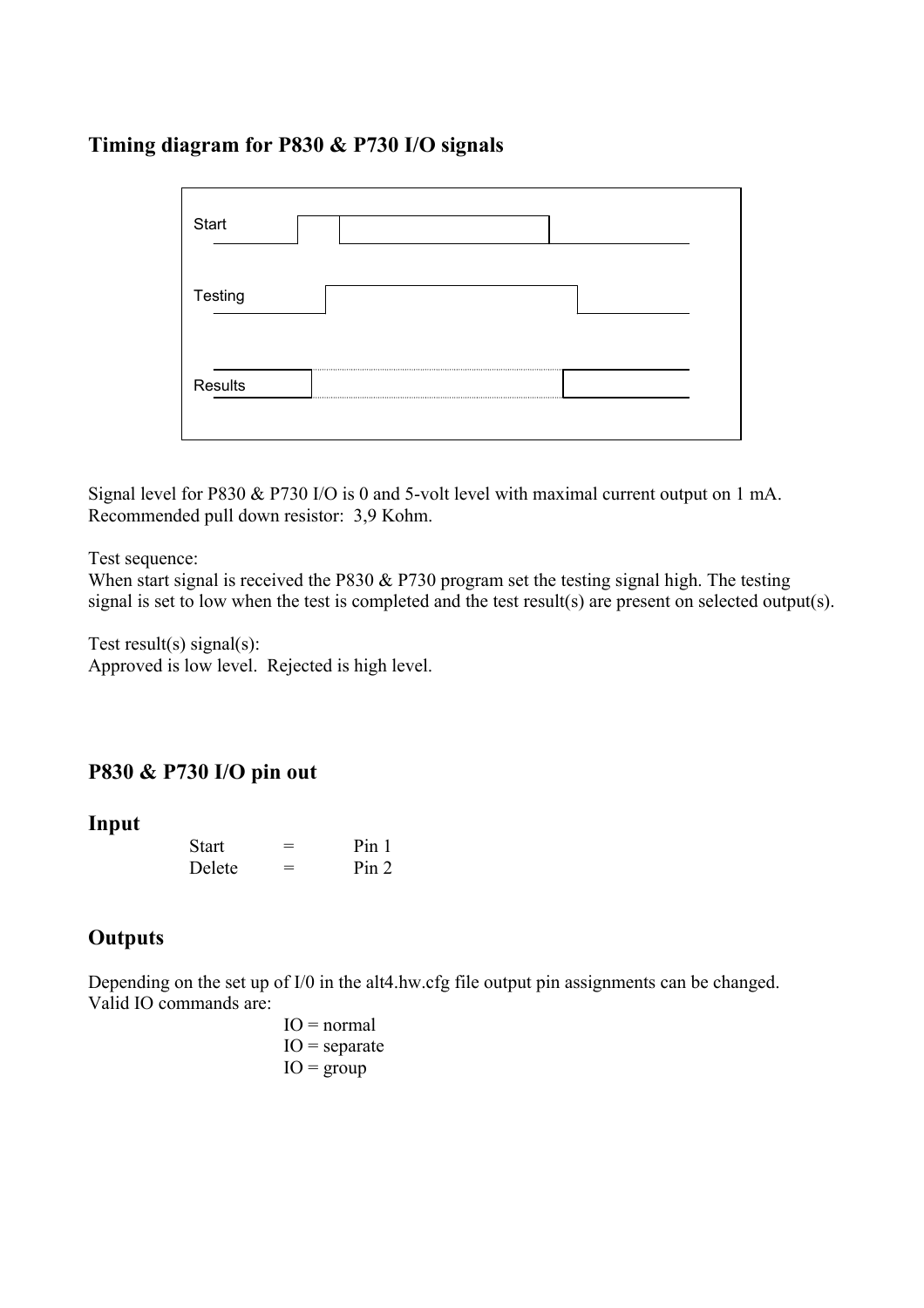# <span id="page-14-0"></span>**I/O = Normal (or not defined)**

| Pin 5        | Out <sub>0</sub> | $=$ | <b>Testing</b> |
|--------------|------------------|-----|----------------|
| Pin 18 Out 1 |                  | $=$ | Result         |

#### **I/O = Separate**

|  | Result: Frequency-, sensitivity and 3rd limit test                                             |
|--|------------------------------------------------------------------------------------------------|
|  | Pin 6 Out 2 = Rub & Buzz Ch. B & D                                                             |
|  | Impedance-, resonance- and F-test                                                              |
|  |                                                                                                |
|  | Pin 5 Out $0 =$ Testing<br>Pin 18 Out $1 =$<br>Pin 19 Out 3 $=$<br>Pin 7 Out 4 = Polarity test |

# **I/O = Group**

| $Pin 5$ Out $0 =$ | <b>Testing</b>                                                         |
|-------------------|------------------------------------------------------------------------|
| Pin 18 Out $1 =$  | Result: Freq.-, sensitivity-, Loudness-, Impedance- Resonance-, F-test |
|                   | and 3rd limit test                                                     |
| $Pin 6$ Out $2 =$ | Rub & Buzz Ch. B & D                                                   |
| $Pin 7$ Out 4 =   | Polarity test                                                          |